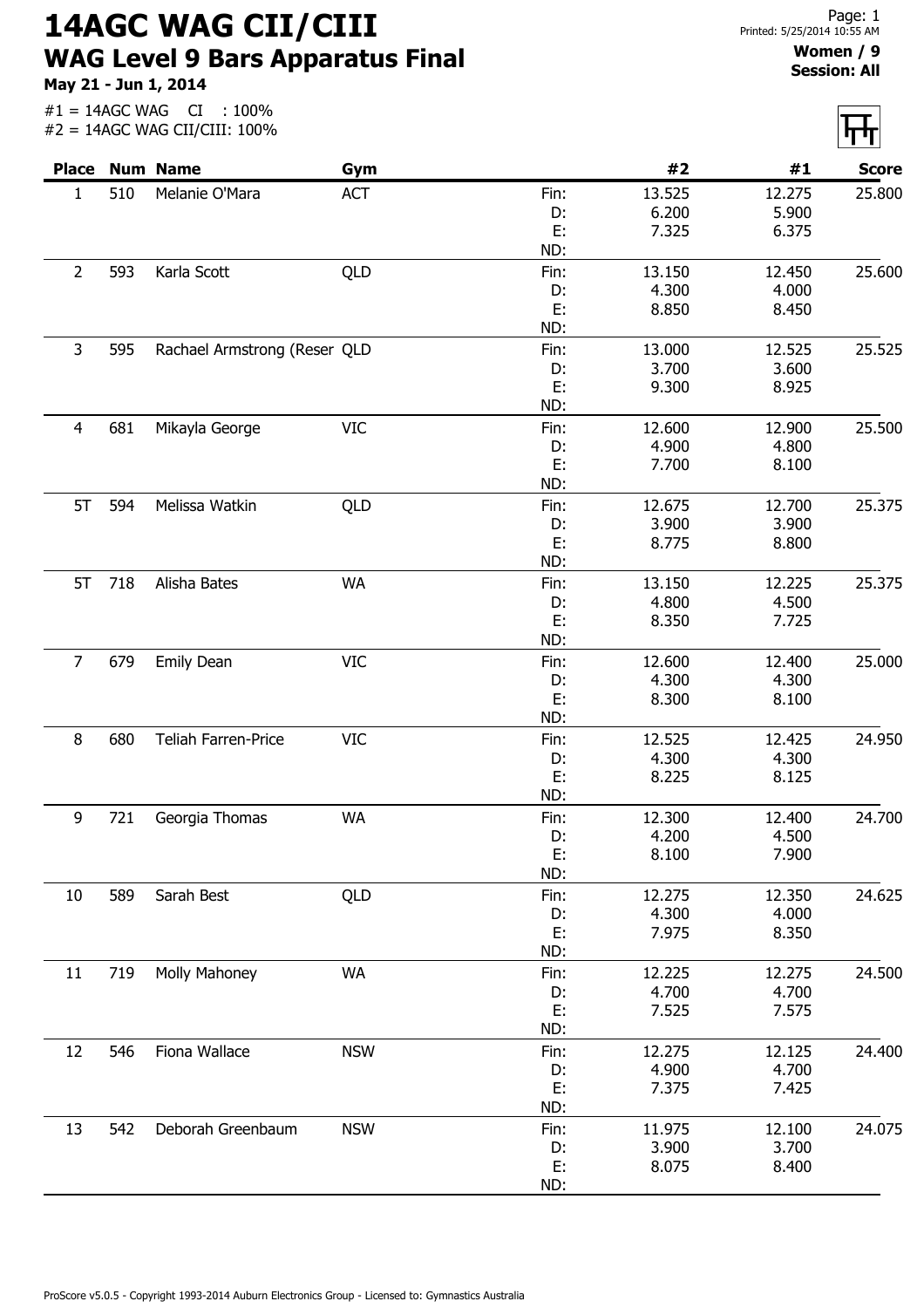14AGC WAG CII/CIII WAG Level 9 Bars Apparatus Final

May 21 - Jun 1, 2014

#1 = 14AGC WAG CI : 100%

|    |     | #2 = 14AGC WAG CII/CIII: 100% |            |      |        |        | पाग          |
|----|-----|-------------------------------|------------|------|--------|--------|--------------|
|    |     | <b>Place Num Name</b>         | Gym        |      | #2     | #1     | <b>Score</b> |
| 14 | 682 | <b>Stacey James</b>           | <b>VIC</b> | Fin: | 11.550 | 12.475 | 24.025       |
|    |     |                               |            | D:   | 4.000  | 3.800  |              |
|    |     |                               |            | E:   | 7.550  | 8.675  |              |
|    |     |                               |            | ND:  |        |        |              |
| 15 | 550 | Taylor Robertson (Reserv NSW  |            | Fin: | 12.275 | 11.600 | 23.875       |
|    |     |                               |            | D:   | 3.300  | 3.300  |              |
|    |     |                               |            | E:   | 8.975  | 8.300  |              |
|    |     |                               |            | ND:  |        |        |              |
| 16 | 545 | Newbie Redding                | <b>NSW</b> | Fin: | 12.625 | 11.150 | 23.775       |
|    |     |                               |            | D:   | 4.200  | 4.500  |              |
|    |     |                               |            | E:   | 8.425  | 6.650  |              |
|    |     |                               |            | ND:  |        |        |              |
| 17 | 720 | Kimberly Morrissey            | <b>WA</b>  | Fin: | 12.100 | 11.300 | 23.400       |
|    |     |                               |            | D:   | 4.500  | 4.500  |              |
|    |     |                               |            | E:   | 7.600  | 6.800  |              |
|    |     |                               |            | ND:  |        |        |              |
| 18 | 541 | Kata Eglesz                   | <b>NSW</b> | Fin: | 11.900 | 11.475 | 23.375       |
|    |     |                               |            | D:   | 5.000  | 4.700  |              |
|    |     |                               |            | E:   | 6.900  | 6.775  |              |
|    |     |                               |            | ND:  |        |        |              |
| 19 | 591 | Leah Everist                  | QLD        | Fin: | 11.075 | 11.975 | 23.050       |
|    |     |                               |            | D:   | 3.900  | 3.900  |              |
|    |     |                               |            | E:   | 7.175  | 8.075  |              |
|    |     |                               |            | ND:  |        |        |              |
|    | 543 |                               | <b>NSW</b> |      | 11.550 |        | 22.925       |
| 20 |     | Ashley Kind                   |            | Fin: |        | 11.375 |              |
|    |     |                               |            | D:   | 3.300  | 3.100  |              |
|    |     |                               |            | E:   | 8.250  | 8.275  |              |
|    |     |                               |            | ND:  |        |        |              |
| 21 | 547 | Matilde Breth-Petersen (R NSW |            | Fin: | 11.325 | 11.375 | 22.700       |
|    |     |                               |            | D:   | 4.200  | 4.200  |              |
|    |     |                               |            | E:   | 7.125  | 7.175  |              |
|    |     |                               |            | ND:  |        |        |              |
| 22 | 544 | Hayley Mcgrath-Hogan          | <b>NSW</b> | Fin: | 10.825 | 11.600 | 22.425       |
|    |     |                               |            | D:   | 2.100  | 2.900  |              |
|    |     |                               |            | E:   | 8.725  | 8.700  |              |
|    |     |                               |            | ND:  |        |        |              |
| 23 | 596 | Imogen Beardsley (Reserv QLD  |            | Fin: | 12.425 | 9.850  | 22.275       |
|    |     |                               |            | D:   | 3.900  | 3.300  |              |
|    |     |                               |            | E:   | 8.525  | 6.550  |              |
|    |     |                               |            | ND:  |        |        |              |
| 24 | 592 | Angela Lingard                | QLD        | Fin: | 10.750 | 11.400 | 22.150       |
|    |     |                               |            | D:   | 3.900  | 3.600  |              |
|    |     |                               |            | E:   | 6.850  | 7.800  |              |
|    |     |                               |            | ND:  |        |        |              |
| 25 | 590 | <b>Brooke Bevis</b>           | QLD        | Fin: | 12.350 | 9.650  | 22.000       |
|    |     |                               |            | D:   | 4.600  | 4.300  |              |
|    |     |                               |            | E:   | 7.750  | 5.350  |              |
|    |     |                               |            | ND:  |        |        |              |
| 26 | 548 | Harriet Crowley (Reserve) NSW |            | Fin: | 10.450 | 11.450 | 21.900       |
|    |     |                               |            | D:   | 4.300  | 4.400  |              |
|    |     |                               |            | E:   | 6.150  | 7.050  |              |
|    |     |                               |            | ND:  |        |        |              |
|    |     |                               |            |      |        |        |              |